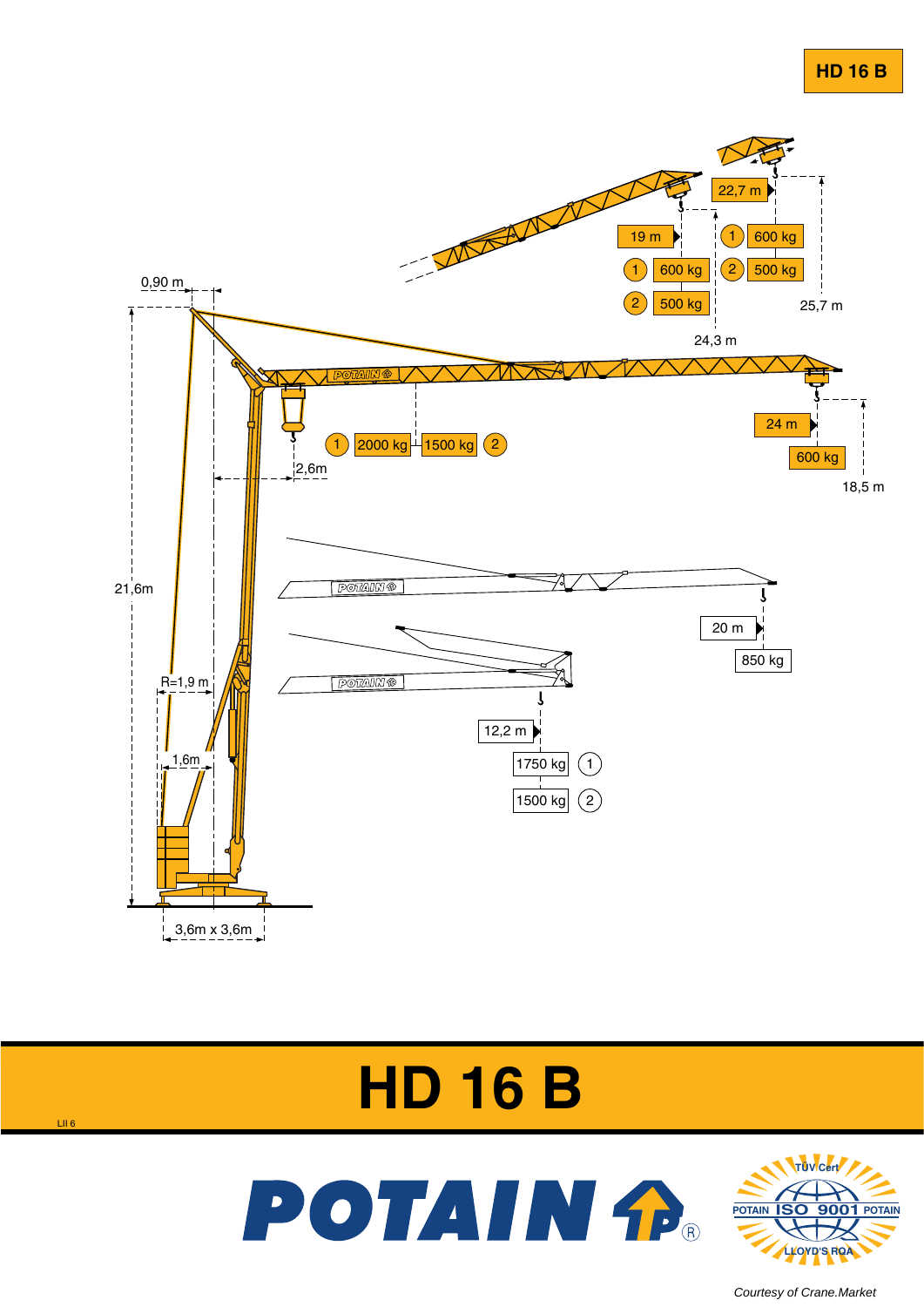



## **Réaction - Eckdrücke - Reactions - Reacciones - Reazioni**

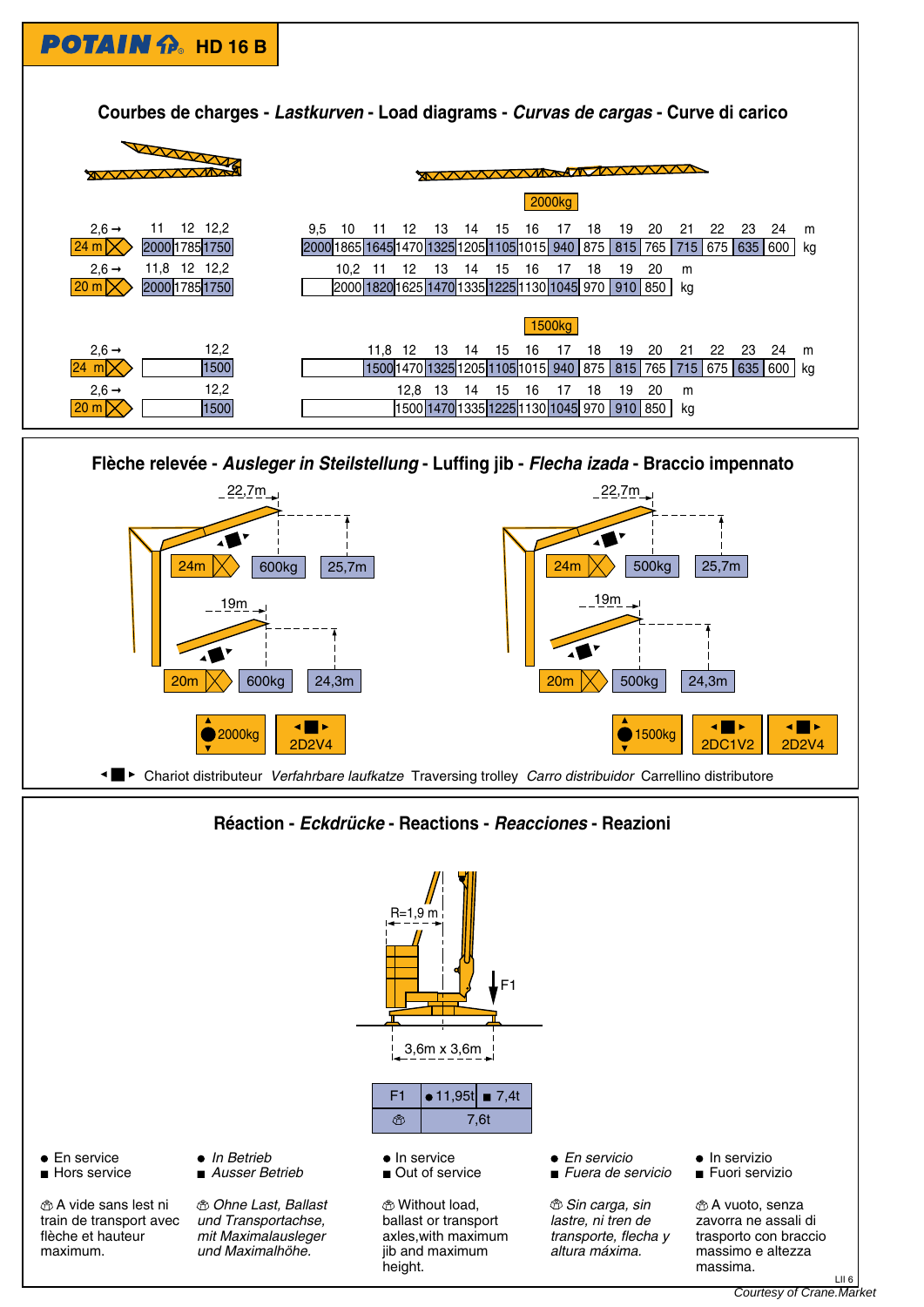|                                                                                                                                           |                     |                                 |                       | m/min                                     | kg        | ch-PS<br>hp                | kW  |
|-------------------------------------------------------------------------------------------------------------------------------------------|---------------------|---------------------------------|-----------------------|-------------------------------------------|-----------|----------------------------|-----|
| Levage<br>Heben<br>Hoisting<br>Elevación<br>Sollevamento                                                                                  | 2000 <sub>kg</sub>  | 9 PC 10                         |                       | 6,6                                       | 2000      | 8,2                        | 6   |
|                                                                                                                                           |                     |                                 |                       | 20                                        | 2000      |                            |     |
|                                                                                                                                           |                     |                                 | $\blacktriangleright$ | 40                                        | 1000      |                            |     |
|                                                                                                                                           | 1500 <sub>kg</sub>  | 6 PC 7                          |                       | 9,5                                       | 1500      | 6                          | 4,4 |
|                                                                                                                                           |                     |                                 |                       | 19                                        | 1500      |                            |     |
|                                                                                                                                           |                     |                                 | $\blacktriangleright$ | 38                                        | 750       |                            |     |
| Distribution - Katzfahren - Trolleying<br>Distribución - Distribuzione                                                                    | $\blacksquare$      | 2 D <sub>2</sub> V <sub>4</sub> |                       | $18 - 36$                                 | 2000/1500 | $\overline{2}$             | 1,5 |
|                                                                                                                                           |                     | 2 DC1 V2                        |                       | 30                                        | 1500      | $\overline{2}$             | 1,5 |
| Orientation - Schwenken - Slewing<br>Orientación - Rotazione                                                                              | $\widehat{\bullet}$ | <b>RVF 30</b>                   |                       | $0 \rightarrow 1$<br>tr/min - U/min - rpm |           | 1,5                        | 1,1 |
| <b>CEI 38</b><br>Réseau - Netzstrom - Mains supply - Red - Rete elettrica<br>IEC 38                                                       |                     |                                 |                       |                                           |           | 400V(+6%-10%)<br>50 Hz     |     |
| Puissance électrique nécessaire - Anschlusswert - Necessary electric power<br>Potencia electrica necesaria - Potenza elettrica necessaria |                     |                                 |                       |                                           |           | 9PC: 12 kVA<br>6PC: 10 kVA |     |
| Groupe électrogène - Stromaggregat - Generator set - Grupo electrogeno - Gruppo elettrogeno                                               |                     |                                 |                       |                                           |           | $\star$                    |     |

Conforme aux directives CEE 84/534 et 87/405 sur le niveau acoustique - Gemäss EWG-Richtlinien 84/534 und 87/405 für den Schall- Leistungspegel In compliance with the EEC 84/534 and 87/405 Instructions on noise level - Conforme con las directivas CEE 84/534 y 87/405 sobre el nivel acustico Conforme alle direttive CEE 84/534 e 87/405 sul livello acustico